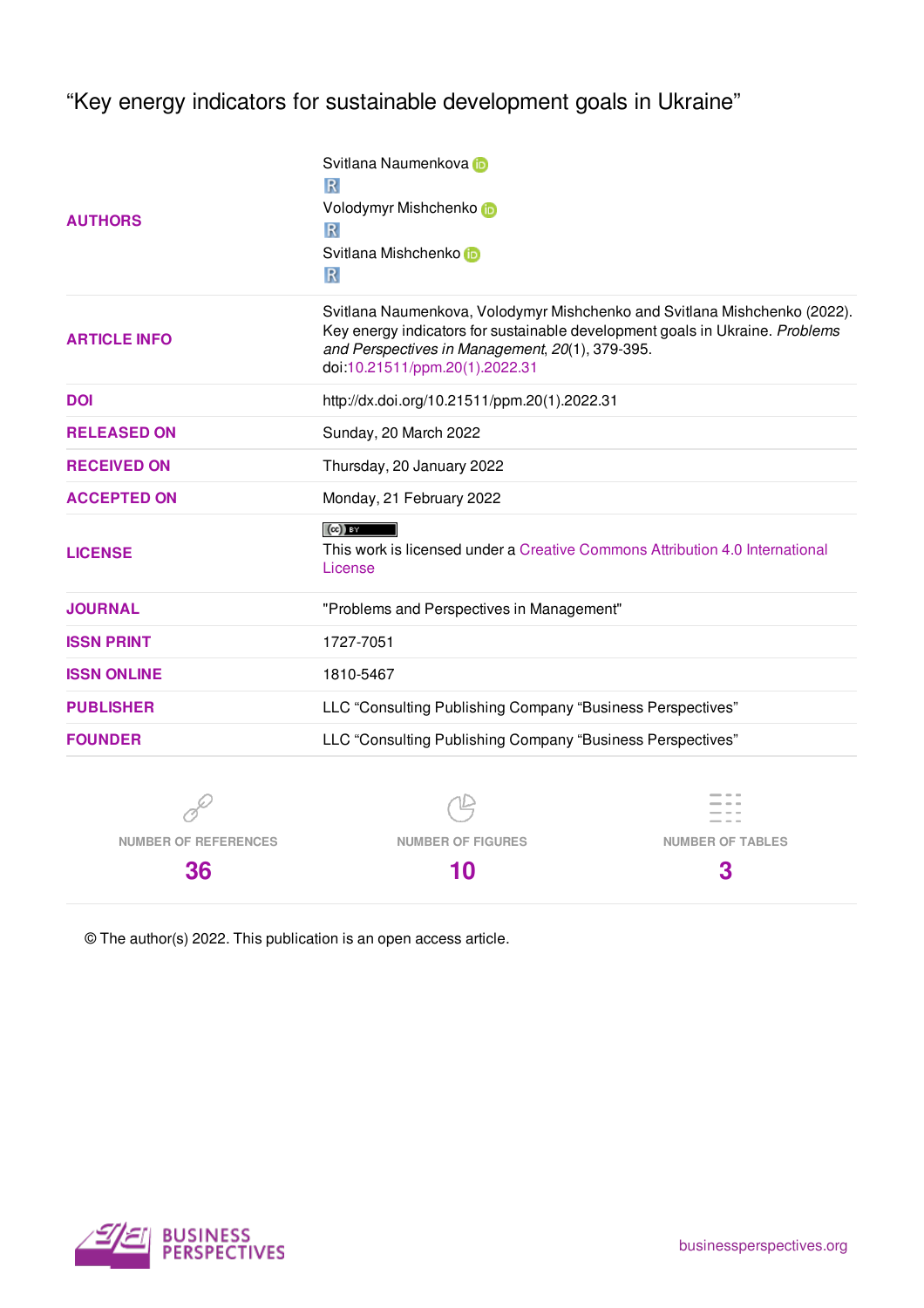

#### **BUSINESS PERSPECTIVES**

www.businessperspectives.org LLC "СPС "Business Perspectives" Hryhorii Skovoroda lane, 10, Sumy, 40022, Ukraine

**Received on:** 20th of January, 2022 **Accepted on:** 21st of February, 2022 Published on: 20<sup>th</sup> of March, 2022

© Svitlana Naumenkova, Volodymyr Mishchenko, Svitlana Mishchenko, 2022

Svitlana Naumenkova, Doctor of Economics, Professor, Department of Finance, Faculty of Economics, Taras Shevchenko National University of Kyiv, Ukraine. (Corresponding author)

Volodymyr Mishchenko, Doctor of Economics, Professor, Head of the Sector of Digital Economy, Institute for Economics and Forecasting of the NAS of Ukraine, Ukraine.

Svitlana Mishchenko, Doctor of Economics, Professor, Department of Banking and Financial Technology, Banking University, Ukraine.

This is an Open Access article, distributed under the terms of the Creative Commons Attribution 4.0 International license, which permits unrestricted re-use, distribution, and reproduction in any medium, provided the original work is properly cited.

**Conflict of interest statement:**  Author(s) reported no conflict of interest **Svitlana Naumenkova** (Ukraine), **Volodymyr Mishchenko** (Ukraine), **Svitlana Mishchenko** (Ukraine)

# Key energy indicators FOR SUSTAINABLE development goals in Ukraine

#### **Abstract**

Transforming the energy sector to provide universal access to reliable and modern energy services is an essential task for Ukraine, one of the Eastern Partnership countries with heavy energy dependence. It will help accelerate the achievement of the Sustainable Development Goals. The paper is devoted to studying Ukraine's readiness to generate sustainable energy compared to the EU and other Eastern Partnership countries and the development of an information base for monitoring the achievement of SDG7.

The data from the World Energy Council (WEC), the International Energy Agency (IEA), and the State Statistics Service of Ukraine are analyzed. Thus, the study proposed to expand the list of national monitoring indicators that more fully reflect the social, economic, and environmental results of SDG7 "Affordable and clean energy" in Ukraine. The development of an information monitoring base expands the opportunities to assess the availability, sustainability, and balance of national energy policy in green economic transformation. Furthermore, the indicators of energy intensity, carbon intensity, as well as access to sustainable energy for the population and business are emphasized. The findings are aimed to raise the level of awareness of government agencies and make balanced decisions to accelerate the achievement of SDG7 in Ukraine.

**Keywords** sustainable development management, SDG7, indicators, energy equity, environmental sustainability, energy intensity, carbon intensity, the Eastern Partnership, Ukraine

**JEL Classification** 010, 001, 040, 058

## **INTRODUCTION**

In today's environment, the energy sector plays a vital role in developing most economies, overcoming existing problems, and intensifying efforts to accelerate the achievement of the Sustainable Development Goals (SDGs). In Ukraine, the situation in the energy sector has changed significantly in recent years. The regulatory framework has been significantly transformed to increase competition, and the liberalization of prices for gas and electricity has begun. Several important strategic documents aimed at transforming the energy sector have been adopted. Ukraine's ratification of the Paris Agreement on climate change has become a defining step towards the energy transition.

Given the Ukrainian energy sector situation, there is a need to analyze the readiness of Ukraine, as one of the Eastern Partnership countries, to generate sustainable and reliable energy in the context of gradual integration into the European energy sector.

It should be noted that the Sustainable Development Goals are becoming key guidelines in the development of program and forecast docu-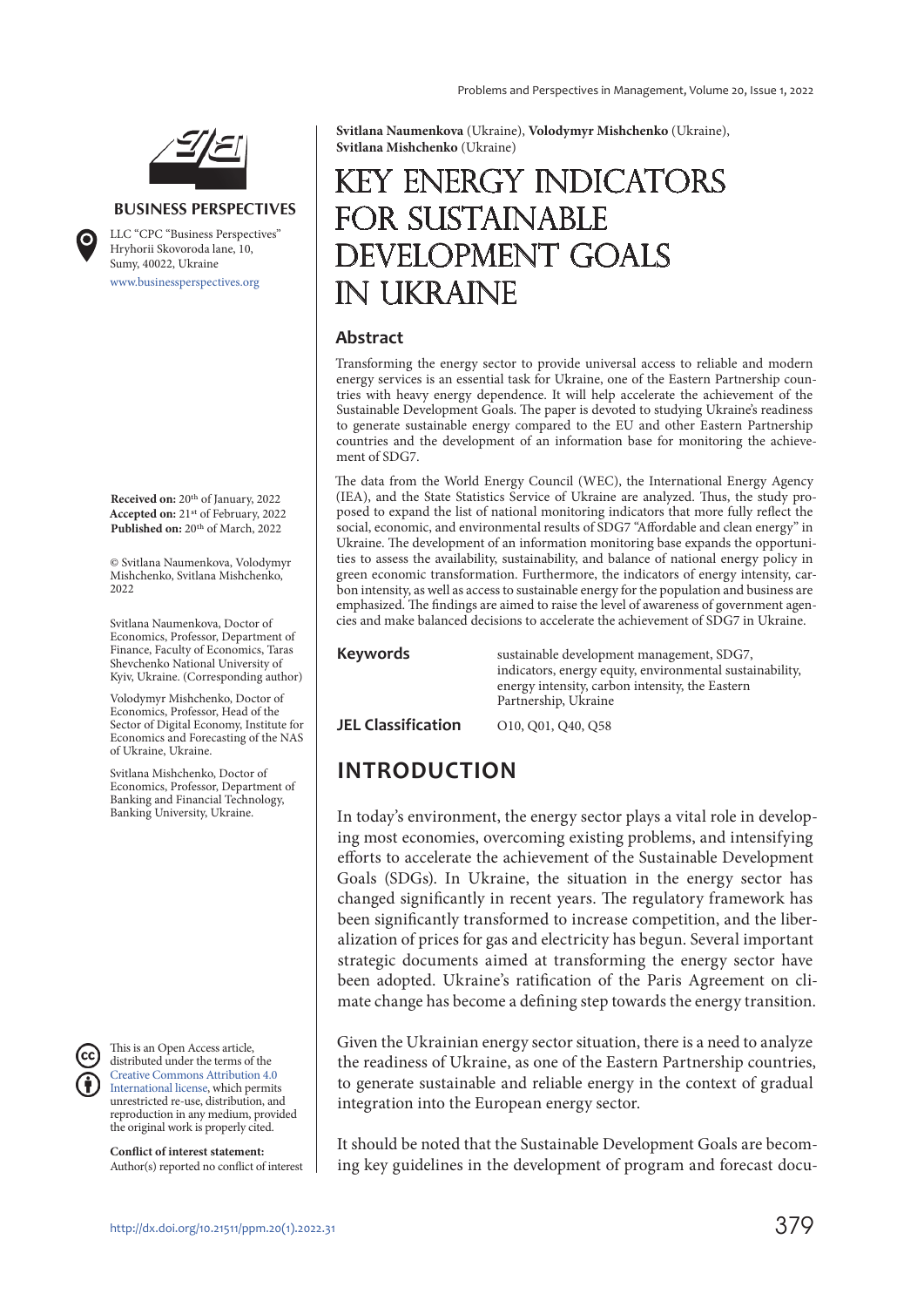ments. That is why it is essential to develop a monitoring system, including data collection, and identify key indicators for collecting data. To improve energy policy development and accelerate the achievement of SDG7 "Affordable and Clean Energy," methodological approaches and the list of national monitoring indicators should somehow be aligned with those used in most European countries. In addition, they must be based on fundamental principles and internationally recognized methodological frameworks.

### **1. LITERATURE REVIEW**

For the first time, the UN High-Level Dialogue on Energy defined a universal energy goal to be achieved in 2030: "Ensure access to affordable, reliable, sustainable and modern energy for all." (UN, 2021). To assess the ability of countries to produce sustainable energy, the World Energy Council (WEC) has developed a methodology for calculating the Energy Trilemma Index (ETI). The assessment is carried out in three main areas: energy security, energy equity, environmental sustainability, and additional area – country context (WEC, 2021).

Global energy issues and regional and international challenges, as well as the assessment of energy policies for sustainable development have been detailed in the book Global Energy Assessment: Toward a Sustainable Future (GEA Writing Team, 2012). The energy policy of the EU countries in the context of the energy transition has certain features, which are reflected by Welsch et al. (2017).

Tvaronavičienė and Ślusarczyk (2020) consider a wide range of issues related to the practical implementation of the energy transition at the level of national energy systems of European countries. Joint work is intensified to specify the National energy and climate plans (NECPs) of most European countries after the adoption of the "Fit for 55" program, which provides for a 55% reduction in СО2 emissions by 2030 (Council of the European Union, 2021).

The energy transition in the post-Soviet countries also has specific features reflected in the works of many authors, including Teleuyev et al. (2020), Resniova and Ponomarenko (2021), Baktymbet et al. (2020), Lyndiyk et al. (2020), and Salimov (2018).

Demski et al. (2017) discuss the need to prioritize accessibility as a goal of the energy transi-

tion. Policy measures to ensure the principle of "affordable energy for all" should not be limited to energy prices but should include additional considerations such as fair distribution and equality. Shyu (2021) explores the possibility of developing or implementing a right-to-energy policy to overcome energy poverty, energy inequality, and lack of energy democracy. According to Yu et al. (2022), reducing energy poverty in developing countries is a priority to achieve SDG7.

An essential challenge for Ukraine on the way to achieving the Sustainable Development Goals (SDG7) is to ensure reliable access to energy services to bridge the digital split and increase the level of digital financial inclusion (Naumenkova et al., 2019). Renn et al. (2020) summarized the experience of implementing the concept of inclusive management in the energy sector using Germany as an example.

Within the emerging European energy market, the issues of integration development have not gone unnoticed. The Central and South Eastern Europe Energy Connectivity (CESEC) was created to accelerate the integration of gas and electricity markets in Central and South-Eastern Europe. For CESEC member countries, the International Renewable Energy Agency (IRENA) has analyzed the development prospects and potential of the energy sector until 2030 (IRENA, 2020). Noteworthy is the study of energy development trends and methodological recommendations for forming a list of indicators carried out regularly by the International Energy Agency (IEA, 2020).

Ukraine's orientation towards achieving SDG7 is in the attention of the authorities and the Government of Ukraine, which is reflected in relevant documents (Cabinet of Ministers of Ukraine, 2017; OECD, 2020; UNICEF, 2020). In 2015, the Law of Ukraine on the Natural Gas Market (Verkhovna Rada of Ukraine, 2015) was adopted to increase competition and diversify energy sup-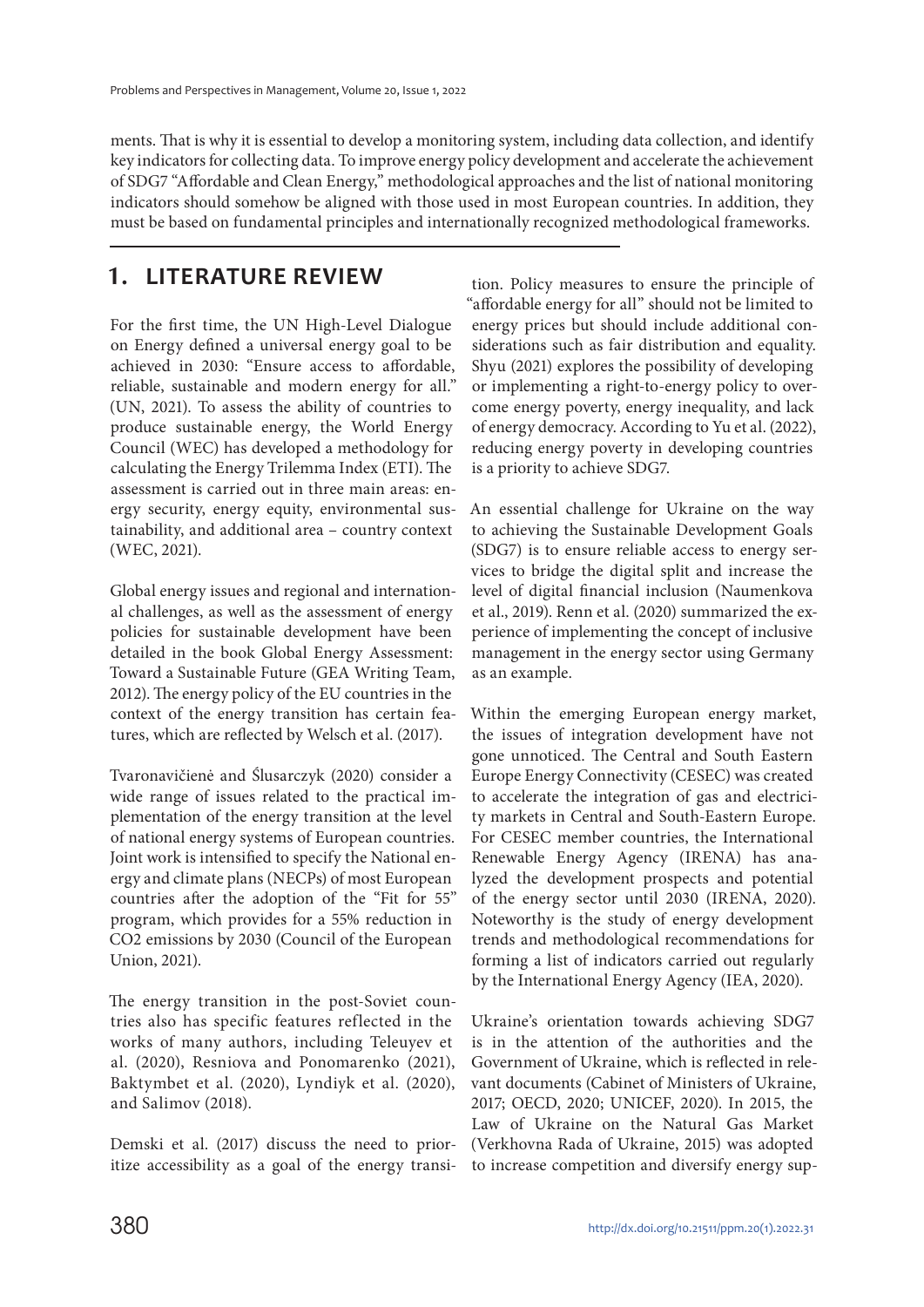plies. Furthermore, on April 22, 2016, Ukraine signed the Paris Agreement (UN, 2015). The updated nationally determined contribution to the Paris Agreement set the goal of reducing greenhouse gas emissions by 2030 to 35% compared to 1990 and achieving carbon neutrality by 2060 at the latest (Verkhovna Rada of Ukraine, 2021). In addition, since 2016, Ukraine has been implementing the EU-funded energy program EU4Energy, which aims to support the Eastern Partnership countries' efforts to implement sustainable energy policies and develop the energy sector at the regional level. This program aims to reduce the negative impact of energy on the environment, further liberalizing energy markets in the region, strengthening energy security, and providing citizens of these countries with access to stable and reliable energy sources.

In 2017, the Energy Strategy of Ukraine (Cabinet of Ministers of Ukraine, 2017) was approved, focused on achieving SDG7, and containing three main stages:

- 2017–2020: Harmonization of Ukrainian natural gas and electricity markets with EU energy legislation, restructuring the coal industry, and increasing the share of renewable energy sources in the energy mix;
- 2021–2025: Modernization of the energy infrastructure and practical integration of Ukraine's energy complex into the European energy sector;
- 2026–2035: Pursuing a more holistic reform to promote sustainable development.

Of particular relevance are the issues of financing the energy transition. First, it should be noted that global investment in renewable energy and energy efficiency is set to triple by 2030 (UN, 2021). Therefore, gaining access to adequate and predictable finance is of particular importance in developing and implementing a sustainable energy policy, and access to finance and the provision of technology transfer are given priority (UN, 2021). However, Polzin and Sanders (2020) identify a qualitative mismatch between available sources and required investments for the European energy transition.

Ukraine lacks funds to develop the energy sector and accelerate the achievement of SDG7. It should be noted that the projected amount of funding for state support for energy efficiency for the next 5 years in various sectors of the economy is set at about USD 335 million, which is not enough to overcome these problems. The establishment of the Decarbonization Fund is also envisaged, which should be an additional source of annual funding for energy efficiency measures of more than USD 35 million. It is planned to replenish this fund by attracting contributions from the payment of the СО2 emission tax (SAEE, 2021). Given the limited financial capacity, it is becoming increasingly essential to activate the MTM credit channel (Mishchenko et al., 2021) to more actively involve banks and other financial institutions to financing energy projects and developing climate finance markets (Eceiza et al., 2020).

### **2. AIMS AND METHODS**

The paper aims to investigate Ukraine's readiness to provide sustainable energy generation and expand the list of indicators used in Ukraine to monitor the implementation of SDG7 "Affordable and Clean Energy."

Considering the methodological basis of the study, the paper primarily proceeded from the fact that the information base and indicators for monitoring the achievement of SDG7 at the national level should be formed, taking into account the Energy Strategy of Ukraine and the direction of economic development.

Secondly, indicators for monitoring the achievement of SDG7 should be based on the same principles and methodological approaches, be adapted for use in official practice, and allow for international comparisons.

Thirdly, it is crucial to develop a list of indicators to reflect social, economic, and environmental indicators of SDG7. The expansion of the information base provides an opportunity to analyze longterm dynamics and form more informed decisions.

Ukraine's readiness to produce affordable, reliable, and sustainable energy was assessed following the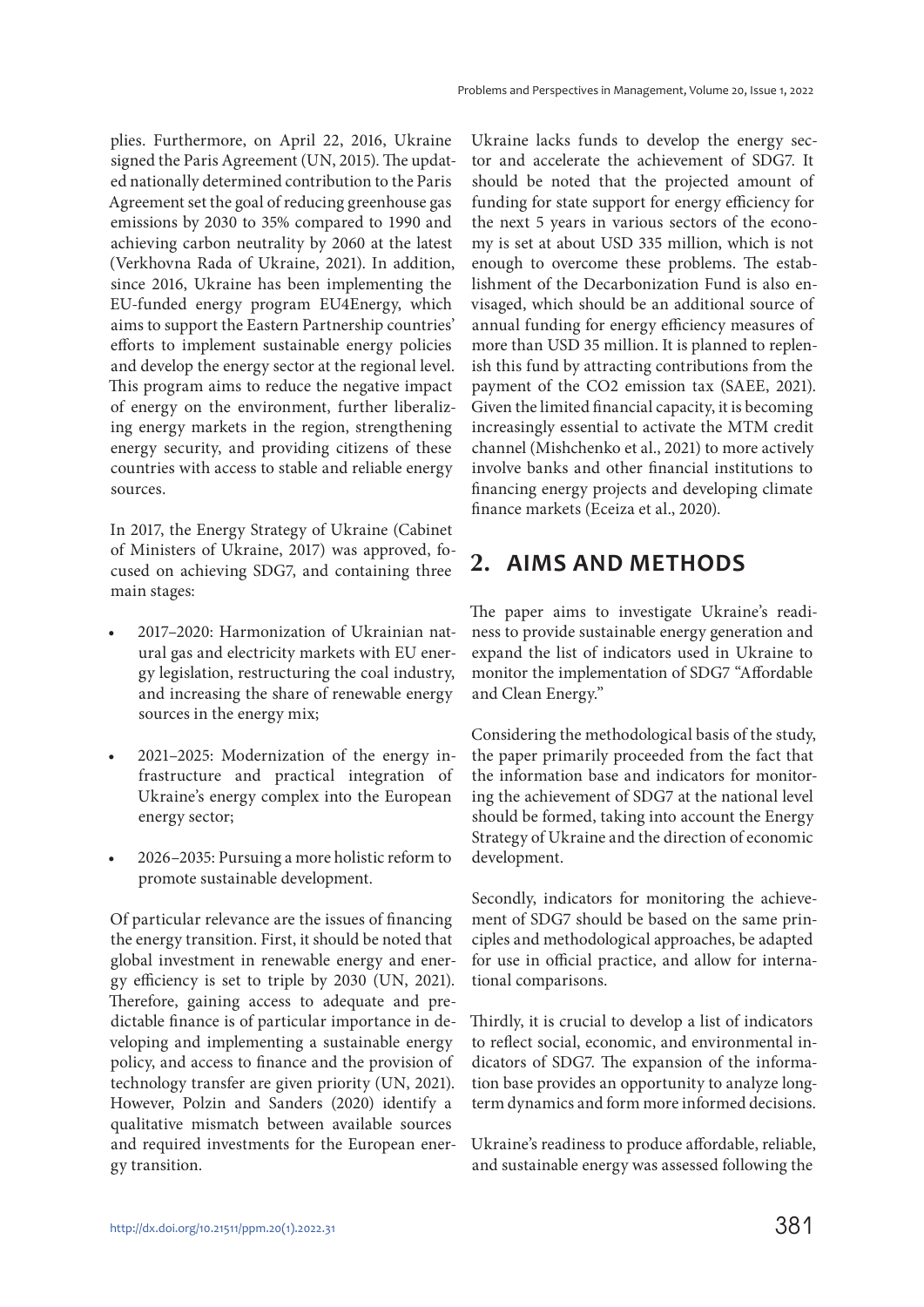methodology for preparing reports on monitoring the achievement of the Sustainable Development Goals in Ukraine, the methodology for analyzing energy balance and calculating energy indicators for sustainable development in accordance with IAEA, IEA, and WEC. The analysis also used the WEC methodological approaches underlying the Energy Trilemma Index (ETI) (WEC, 2021).

Thus, it is vital to ensure methodological unity when developing indicators for monitoring the achievement of SDG7 and forecast energy balances. With this in mind, the study considered it appropriate to follow the International Atomic Energy Agency's methodology in developing sustainable energy policies and creating an expanded list of indicators for monitoring the energy transition (IAEA, 2005).

In the analysis process, economic and statistical methods were used introducing data from state statistical observations within the framework of the official statistical system. As a result, Ukraine's readiness to implement a sustainable energy policy compared to the EU and other Eastern Partnership countries was assessed based on IAEA energy statistics, the State Statistics Service of Ukraine, the World Energy Council (WEC), and the International Energy Agency (IEA).

### **3. RESULTS AND DISCUSSION**

The focus on achieving SDG7 is directly linked to the success of the energy sector. The Energy Trilemma Index (ETI) is used by the World Energy Council (WEC) for a comprehensive assessment of a country's energy policy (WEC, 2021). This index's ranking is based on 31 indicators calculated by relevant categories. The ETI value for each country is calculated as a weighted average for each parameter. The highest score reaches 100. The country's highest balance grade is AAAa, the lowest – DDDd. The first letter characterizes energy security, the second is energy equity, the third is environmental sustainability, and the fourth is the country context.

According to the data obtained, the values of the Energy Trilemma Index for Ukraine and most of the Eastern Partnership countries are lower than the economically advanced countries (Figure 1).

It should be noted that the methodology for calculating this index has changed. Thus, the list of balance grades is supplemented by another one that considers the country context. In addition, sub-indicators are added. They characterize macroeconomic stability, management efficiency, political stability, the country's attractiveness for investors, intellectual property protection, innovation potential, etc. These sub-indicators have a significant impact on the overall score for countries with fragile economies. Unfortunately, among the Eastern Partnership countries, Ukraine received the lowest score (d) in this dimension (Figure 1).

It is advisable to pay attention to the debatable methodological approaches to calculating ETI. Thus, Song et al. (2017) suggested "a stochastic multicriteria acceptability analysis to present a holistic measurement of the country-specific energy performance." Suggestions for improving the methodology for calculating ETI are reflected by Asbahi et al. (2019). However, the study also drew attention to the conclusions of Šprajc et al. (2019) that ETI cannot be considered reliable due to some shortcomings, including certain political overtones. In addition, some methodological uncertainty suggests caution when making comparative analyses and substantiating conclusions on short-term time intervals.

Assessing the progress in achieving the SDG7 in Ukraine, it should be noted that electricity generation for the period 2015–2020 decreased from 157.7 to 148.9 billion kWh, which is a threatening trend. In addition, the instability of the economic and political situation after the collapse of the USSR increased internal and external risks. Inefficient public administration led to adverse changes in the energy sector, increasing the country's energy dependence. This led to the use of the indicator in Ukraine's monitoring reports on the achievement of the SDGs, which determines the maximum share of imported primary energy resources (except nuclear fuel) from one country (company) in total supply (imports), % (Figure 2).

It should be noted that Ukraine is a traditional transit country for primary energy sources and has significant hydrocarbon production. However, only 65% of total energy demand is covered by do-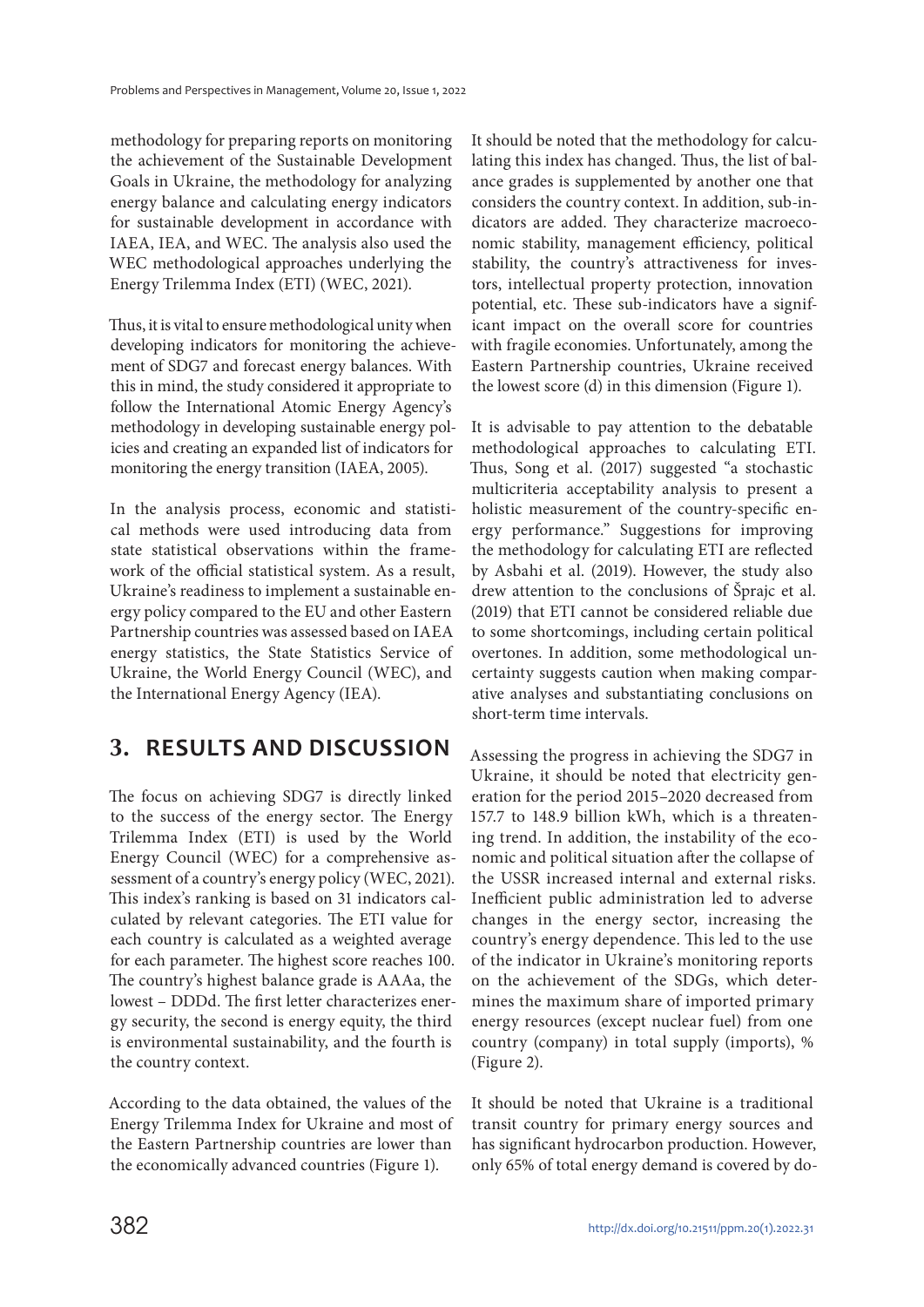Source: Elaborated by the authors based on WEC (2021).



#### **Figure 1.** Energy Trilemma Index of the EU and Eastern Partnership countries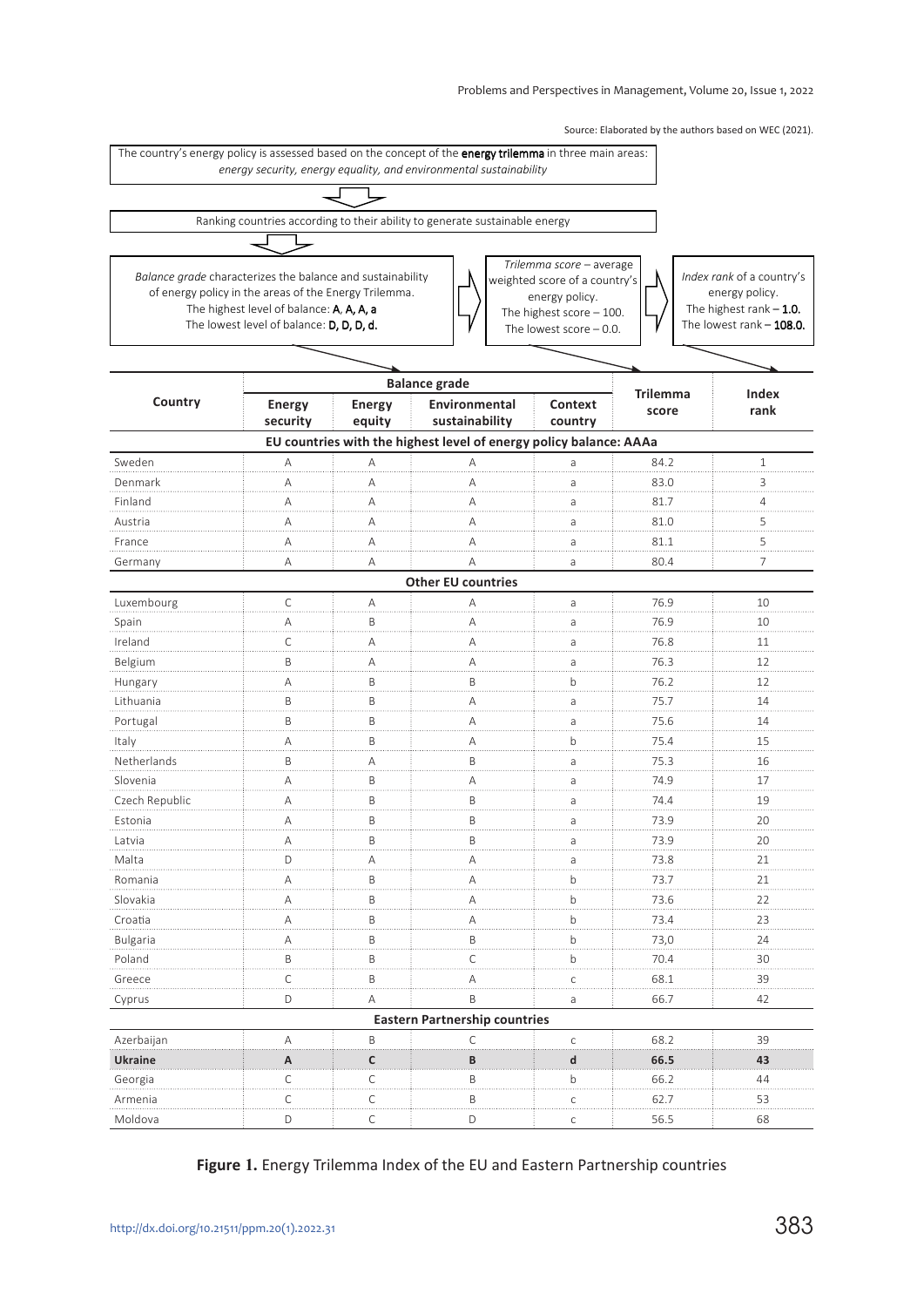

Source: Elaborated based on the State Statistics Service of Ukraine (n.d.).

**Figure 2.** Maximum share of imported primary energy in Ukraine, %

mestic production (IEA, 2020). The total primary energy supply (TPES) has decreased by almost 45% over the past ten years (OECD, 2020).

A comparative analysis of the structure of power generation sources in the world, EU countries, and Ukraine shows that the share of low-carbon power generation sources in Ukraine in 2020 was 61.3%, exceeding the value of this indicator for EU countries by 56.7% (Table 1).

This is primarily because, in Ukraine, more than half of the electricity is produced at nuclear power plants (Figure 3). The task of actively using renewable energy sources requires a certain balance and sequence of actions, given the structure of the Ukrainian economy and the need for energy supply on a stable basis. With that in mind, it is advisable to pay attention to the structure of power generation sources in Ukraine (Figure 3).

Thus, in 2020, Ukrainian nuclear power plants generated almost 53.6% of electricity. In the EU, this share was 25.7% in 2020, in the world – 10.3% (according to the latest 2019 data). On the other

hand, the share of renewable sources in the production of electricity in Ukraine for 1990–2020 increased from 1.4 to 7.2%. Thus, in transforming Ukraine's energy policy, given the achievement of SDG7, an important task is to maintain the safe operation of nuclear energy and effectively reform the coal industry, since the share of these industries in electricity generation is almost 85%.

An essential step in concretizing tasks for monitoring the achievement of SDG7 is to identify dominant sectors in terms of energy consumption, which allows more accurately determining the direction of actions for energy saving and energy efficiency.

Figure 4 shows that energy consumption in the world in 1990–2019 continued to grow in almost all sectors, but industry and transport remained a priority.

On the contrary, in the EU countries, energy consumption in the industry over the analyzed period decreased by 24.3%, but the volume of energy consumption in transport increased by 27.7%. On the

**Table 1.** Share of renewables, low-carbon sources, and fossil fuels in power generation, %

| Source: Compiled according to IEA (2019). |       |         |                          |      |         |      |
|-------------------------------------------|-------|---------|--------------------------|------|---------|------|
| <b>Electricity generation by source</b>   |       |         | <b>European Union-28</b> |      | Ukraine |      |
|                                           | 1990  | $2019*$ | 1990                     | 2020 | 1990    |      |
| Renewables                                | 14 5  | フス フ    | 100                      | 36.9 |         |      |
| Low carbon sources                        | 27 N  | 32 2    | 341                      | 56 7 | 11 2    | 61 R |
| Coal                                      | 355   | 37 R    | 443                      | 14 2 | 153     | 304  |
| Οi                                        | 1 フ ら |         | 10.7                     |      | 16.2    |      |
|                                           | 24 R  |         | 1 N 4                    |      |         | 80   |

*Note:* \* – latest data.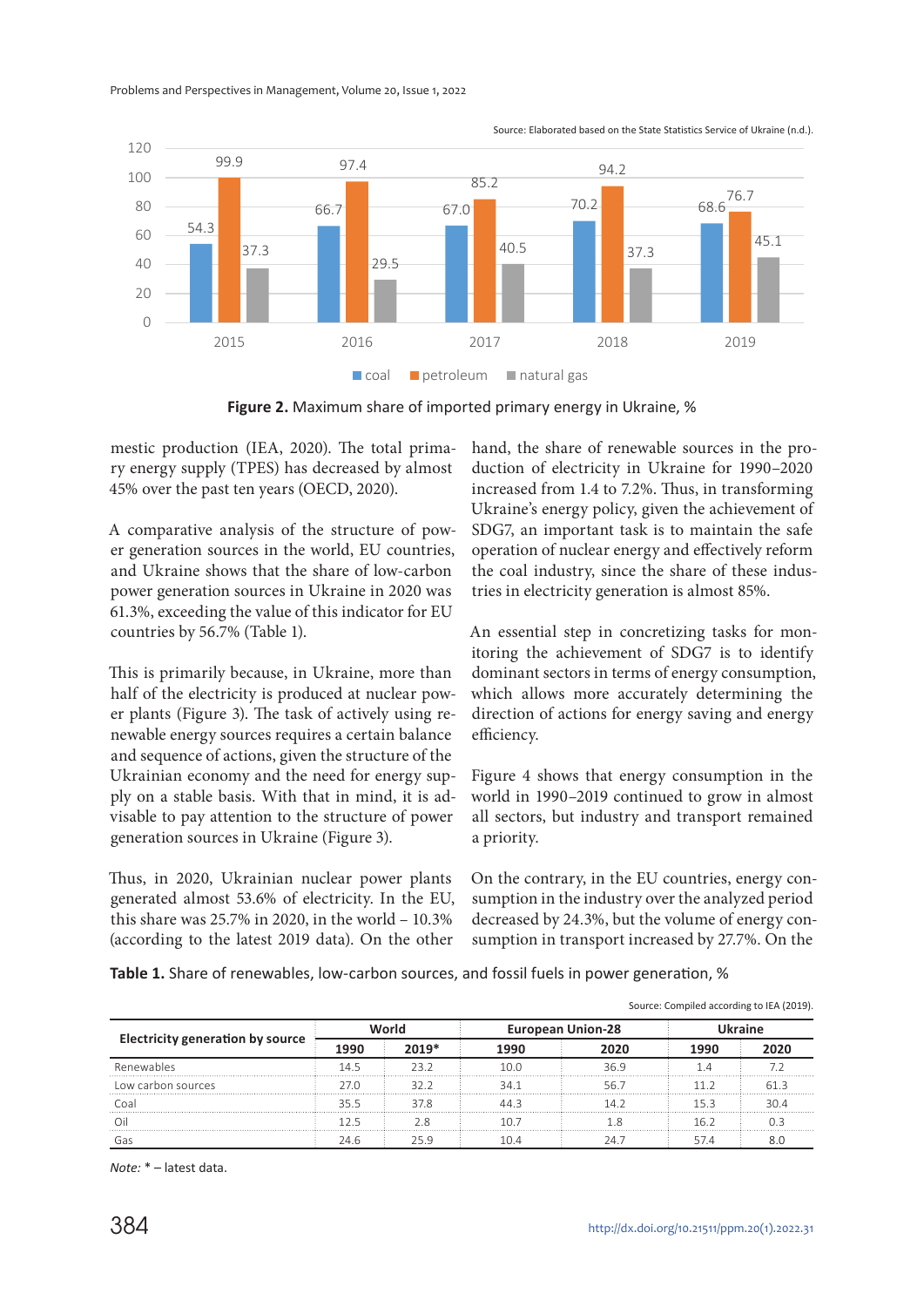

Source: Elaborated by the authors according to ІЕА (2019).





*Note:* 1TJ = 10<sup>12</sup>J.

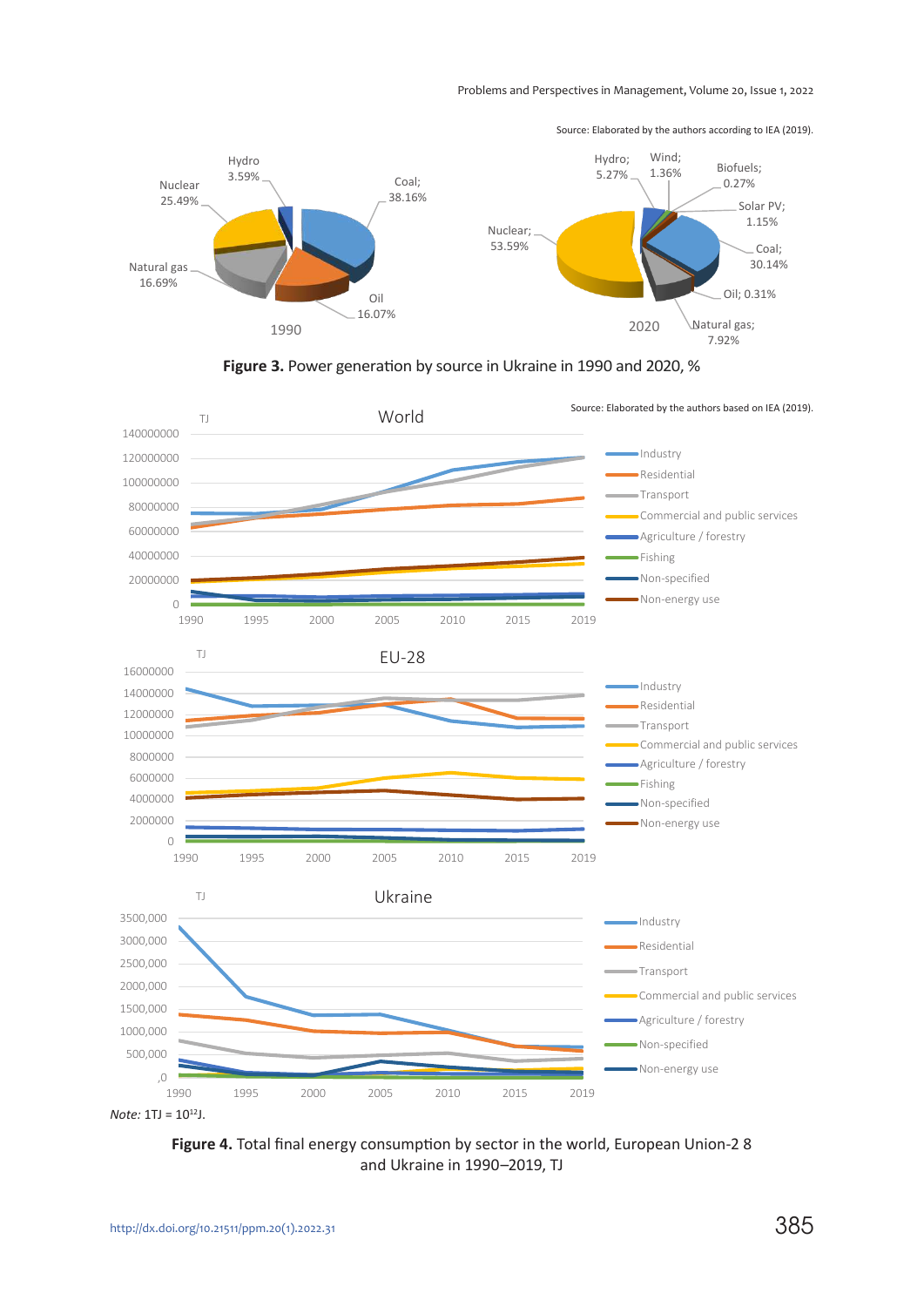

**1990 2019** 

**Figure 5.** Share of total final energy consumption by sector in Ukraine in 1990–2019, %

other hand, in the EU housing sector, energy consumption decreased by 13.7% from 2010 to 2019.

The situation in Ukraine was characterized by a rapid and avalanche-like reduction in energy consumption – by 66.9% over 1990–2019. Energy consumption in industry decreased by 4.9 times, in transport – almost twice. These changes have a negative connotation and indicate the activation of deindustrialization processes. Therefore, for 1990–2019, the share of industry in total final energy consumption decreased from 52.7% to 32.5%, the share of industries such as transport and housing services increased. The share of agriculture and forestry in the structure of final energy consumption in the analyzed period ranged from 3.8% to 6.2%, which characterizes the raw material orientation of the development of these industries with a low level of product processing (Figure 5).

An important indicator of achieving SDG7 is energy intensity, calculated as the ratio of annual energy use by the country's economy (in different measurement units) to the values of macroeconomic indicators such as GDP or population. Thus, in 2019, the energy intensity of the world economy was estimated at 4.77 GJ/1000 USD (or 0.11 toe/1000 USD 2015 PPP), EU countries – 3.06 GJ/1000 USD, or 0.07 toe/1000 USD 2015 PPP (Figure 6).

For the period 1990–2019 in Ukraine, the value of the GDP energy intensity indicator (Total energy supply (TES) by GDP (PPP)) almost halved: from 14.27 to 7.68 GJ/1000 USD 2015 PPP, or in tons of oil equivalent: from 0.34 to 0.18 toe/1000 USD 2015 РРР (Figure 6). For comparison, this value is 2.5 times higher than the value of the same indicator for the EU and 1.6 for the global economy. It should be noted that the Energy Strategy of



Source: Elaborated by the authors based on ІЕА (2019).

**Figure 6.** Total energy supply by GDP (PPP) (1990–2019)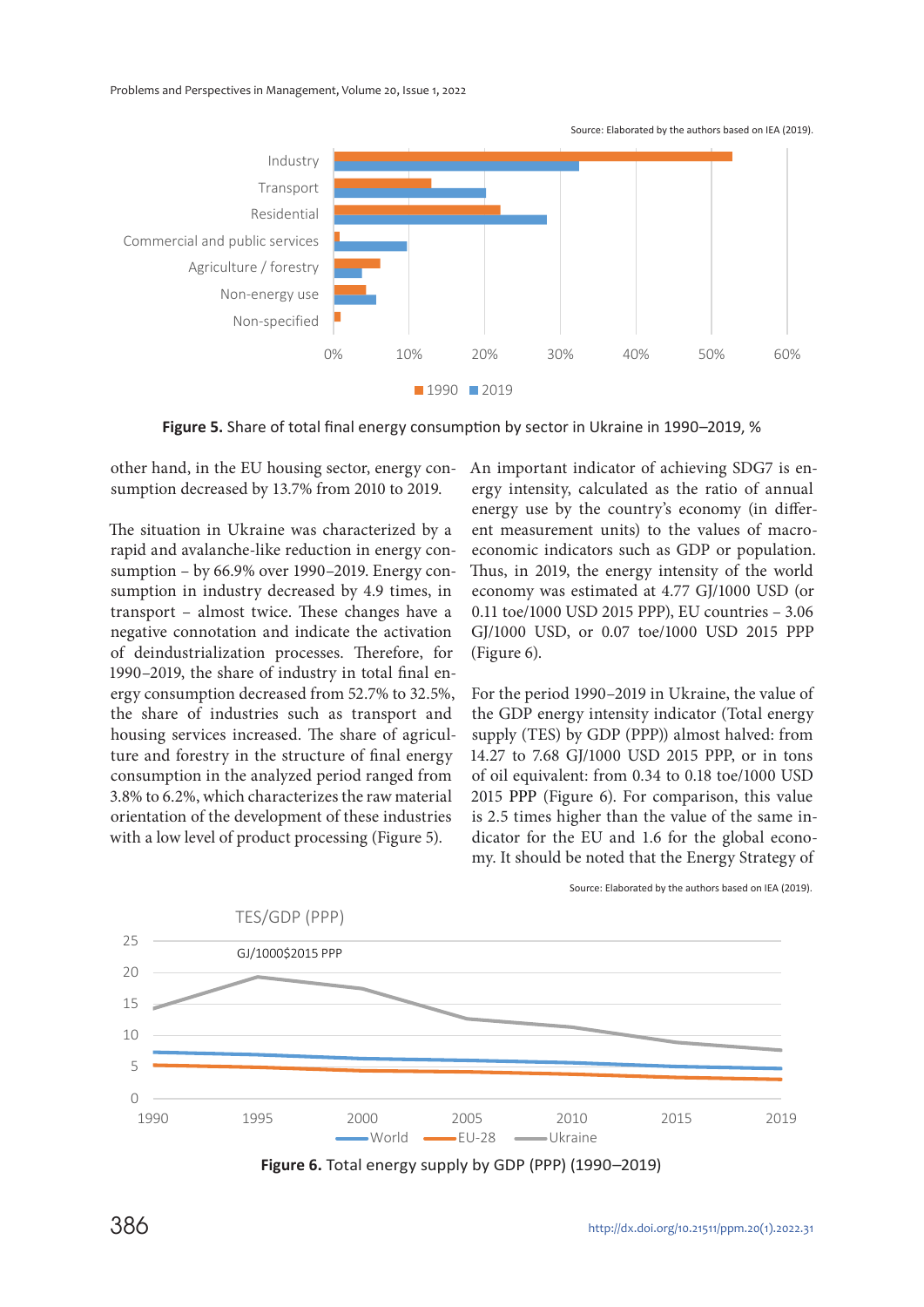

**Figure 7.** Total energy supply (TES) per capita (1990–2019)

Ukraine until 2035 (ESU-35) provides for a reduction in the GDP energy intensity to 0.13 toe/1000 USD 2015 PPP.

Energy intensity per capita in Ukraine for the period 1990–2019 also decreased from 203.48 to 84.15 GJ/ capita, or from 4.86 to 2.01 toe/capita, despite the intensification of migration processes and the decline in the country's population, reflecting the growing negative changes in the structure of the economy. For the EU countries, the value of this indicator in 2019 was 128.12 GJ/capita (or 3.06 toe/capita) (Figure 7).

On the one hand, the high level of energy intensity of GDP is due to the economy's structure with a high share of resource-intensive and energy-intensive industries such as metallurgy, chemicals, and mining. At the same time, low energy efficiency in the energy conversion and power supply sectors and high specific energy costs for households' heating and hot water supply are the reason for low energy efficiency compared to other countries.

The main factors determining the low level of energy efficiency in Ukraine are:

- a high share of energy-intensive low-tech sectors of the economy;
- growth in energy consumption without a significant increase in the share of gross value added in the output of products and services;
- violation of the market balance between various types of energy resources and energy sources;
- unsatisfactory technical condition of Ukraine's energy sector, depreciation of most of the generating assets and power supply networks;
- lack of incentives in fiscal and monetary regulation in the implementation of long-term targeted investment projects and programs in the energy sector.

Given the integration of the Ukrainian energy market with the EU energy market, the implementation of energy efficiency programs is an essential direction in Ukraine's energy policy, as evidenced by the National Energy Efficiency Action Plan (NEEAP) through 2030. According to this plan, by 2030, primary energy consumption is expected to decrease by 22.3% and final consumption by 17.1% relative to the baseline scenario for developing the economy and the energy system (Business-as-usual). It was determined that the primary and final energy consumption in Ukraine should not exceed 91.5 million and 50.5 million tons of oil equivalent (toe) (Government Portal, 2021).

To achieve this goal, a number of sectoral and intersectoral measures to improve energy efficiency are envisaged.

The deterioration of the situation in the real sector of the Ukrainian economy, the growth of macro risks, and limited financial opportunities hinder the introduction of energy-efficient technologies in the real sector.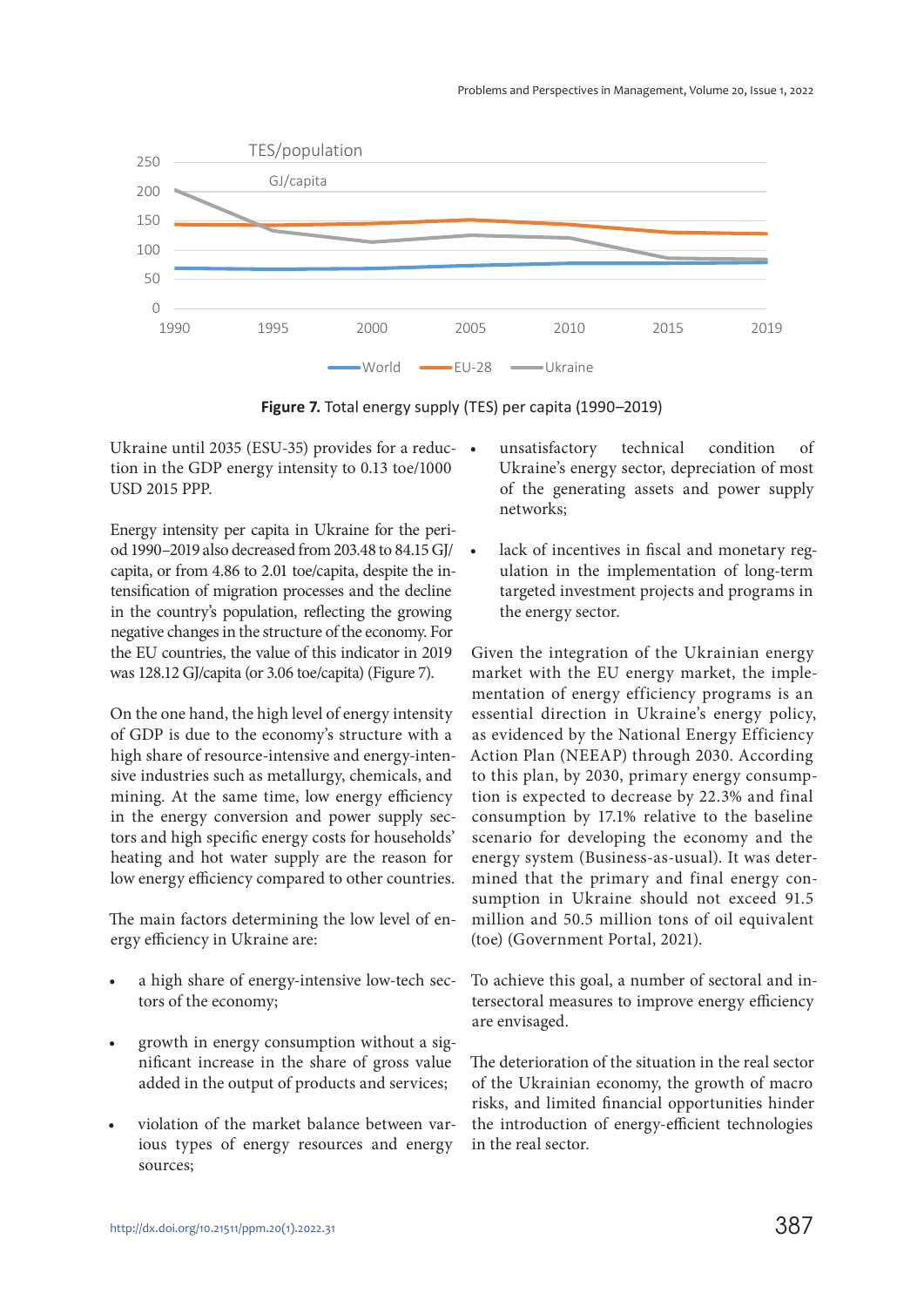

![](_page_10_Figure_2.jpeg)

**Figure 8.** Total CO2 emissions, 1990–2020

In this context, the focus is on the differences between "energy efficiency" and "energy saving."

Thus, energy saving is seen as limiting or reducing energy consumption based on changes in the lifestyle and behavior of consumers. Sometimes a reduction in energy consumption can be achieved through limited access to modern energy sources. The forms of such coercive restrictions are the introduction of rolling blackouts, the establishment of exorbitant tariffs, and the absence and underdevelopment of energy infrastructure. That is why energy efficiency targets should be in line with other current SDG7 targets, such as universal access to stable and affordable energy sources, prudent energy pricing, and tariff policies.

Unlike energy saving, energy efficiency manifests itself in limiting or reducing energy consumption by using more efficient appliances, technologies, and systems. However, energy efficiency measures should be implemented primarily in sectors where value is added. Given this, the list of SDG7 energy indicators from the Energy Intensities group should include indicators that characterize energy consumption per unit of value added.

In the context of the transition to carbon-free energy systems, monitoring of СО2 emissions requires special attention. Therefore, on July 1, 2021, the second phase of the EU4Energy program was launched – Promoting the Clean Energy Transition in the Eastern Partnership Countries. It will last until June 30, 2025, and is designed for six countries of the EU's Eastern Partnership, including Ukraine, Armenia, Azerbaijan, Belarus, Georgia, and Moldova.

This program aims to reduce the negative impact of energy on the environment, further liberalizing energy markets in the region, strengthening energy security, and providing citizens of these countries with access to stable and reliable energy sources.

It should be noted that, despite the declared determination of the world to decarbonize the economy, the situation, unfortunately, does not add optimism. The total СО2 emissions in the world over the past thirty years have increased more than 1.64 times: from 20,511.13 to 33,621.53 million tons of СО2 (Figure 8). In this regard, the example of the EU countries is noteworthy, where the total СО2 emissions for the period 1990–2020 decreased by 33%.

Among the Eastern Partnership countries, Ukraine leads in total СО2 emissions – more than 162.4 million tons (Mt) as of 2020. However, the use of absolute indicators in the process of monitoring actions to accelerate the achievement of SDG7 is not correct since it is necessary to take into account economic characteristics, climatic conditions, country size, population, economic structure, etc.

For a comparative analysis of the results of decarbonization, it is advisable to pay attention to the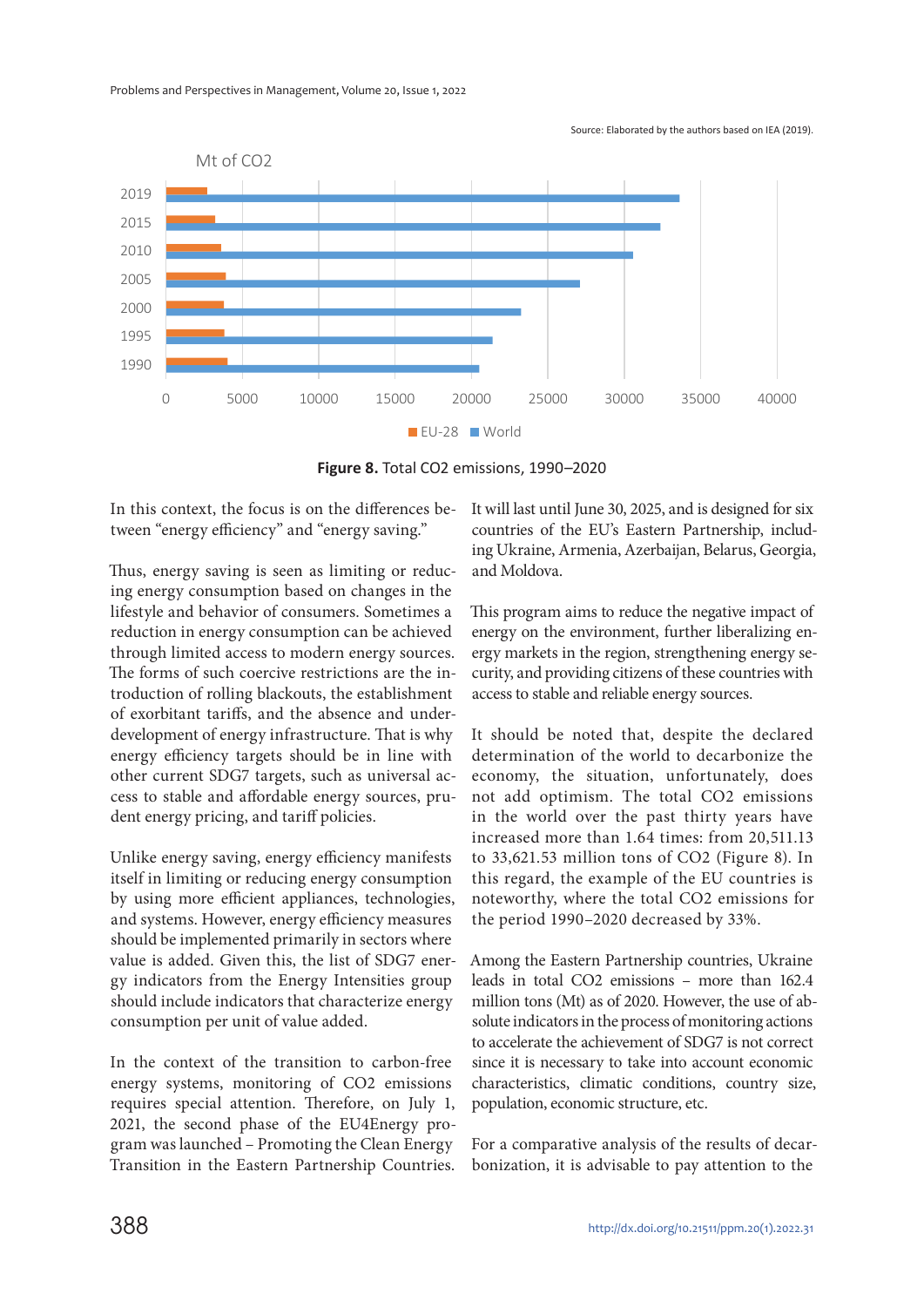![](_page_11_Figure_1.jpeg)

Figure 9. Carbon intensity in the world, European Union, and the countries of the EU's Eastern Partnership, 1990–2020

values of СО2 emission intensity (carbon inten-the collapse of the USSR, the aggravation of the sity). A significant reduction in СО2 emissions in crisis after the break of economic ties, and changes the Eastern Partnership countries occurred after in the economy's structure (Figure 9).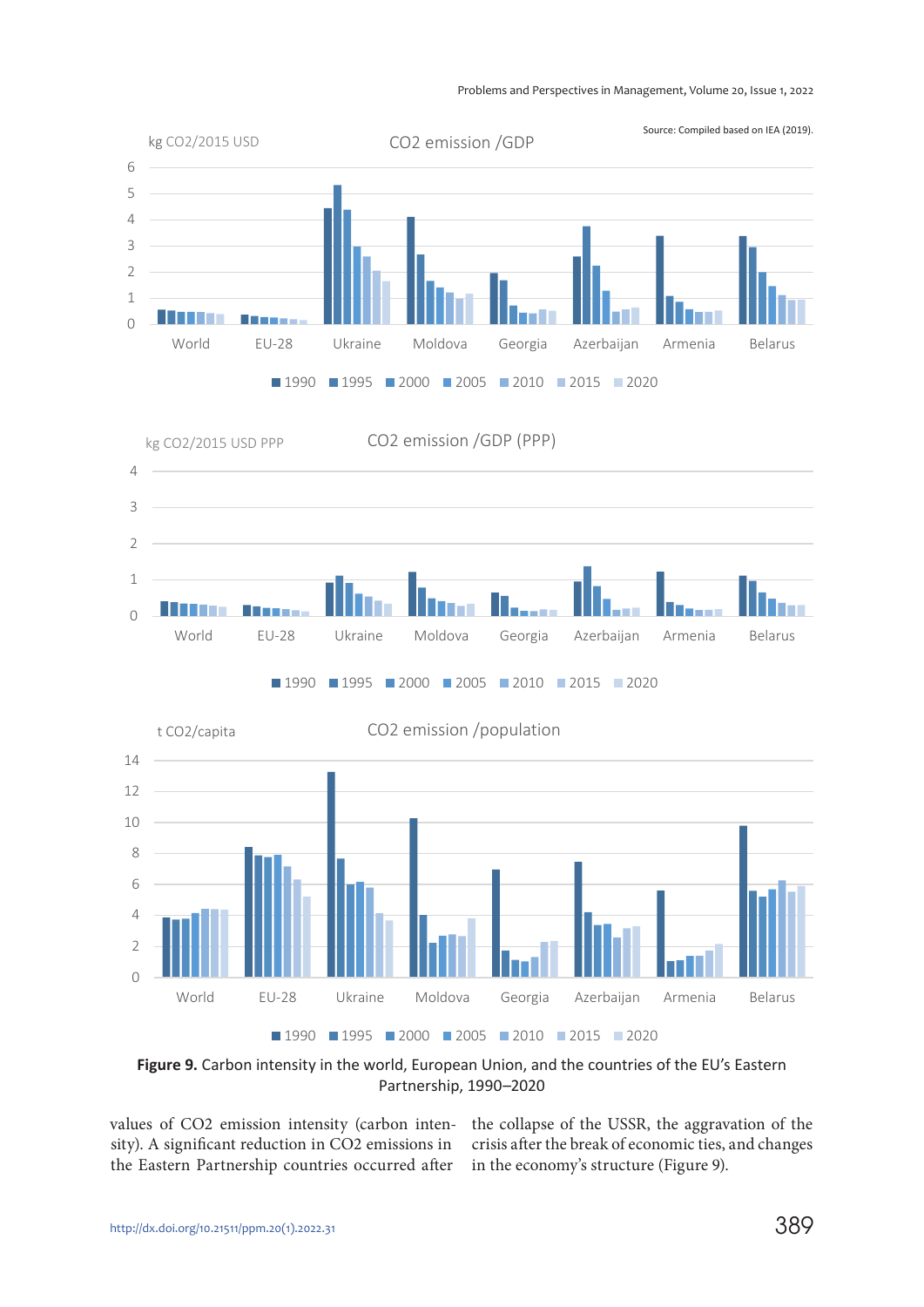![](_page_12_Figure_1.jpeg)

*Note:* CO2 emissions from fuel combustion only, tCO2/TJ (1TJ = 1012J); TES - Total Energy Supply.

**Figure 10.** CO2 intensity of energy mix (CO2/TES), 1990–2019

However, some features of these indicators should be noted. Thus, using the indicator of СО2 emissions per unit of GDP, taking into account purchasing power parity (СО2 emissions per unit of GDP (PPP)) leads to a significant decrease in the results. For example, in 2020 in Ukraine, СО2 emissions per unit of GDP without adjustment and with adjustment of purchasing power parity values differed by 4.8 times: 1.66 kg СО2/USD versus 0.35 kg СО2/ USD PPP. Thus, there is a significant distortion of results for countries with unstable currencies. Therefore, there are questions about choosing a date for РРР (different years are used) and the currency (dollar, euro).

Another indicator of the intensity of СО2 emissions per capita (СО2 emission/population) is not without certain drawbacks. Given the intensification of migration processes, the lack of accurate population data, or the presence of territorial conflicts, the use of this indicator has certain limitations.

Among monitoring indicators, the indicator of CO2 emissions per unit of energy (CO2 intensity of energy mix (CO2/TES)) deserves attention as it does not contain a cost component and more accurately reflects environmental friendliness and manufacturability of the country's energy balance (Figure 10). Furthermore, when calculating this indicator, data on the supply of all fuel types, including solid biofuels, are taken into account.

Equally important is the analysis of emissions from final energy consumption. It allows determining which industries and end uses are the most environmentally damaging and are the main contributors to СО2 emissions. Changes in the sectoral structure of СО2 emissions for 1990–2019 in the global economy, the EU countries, and Ukraine are analyzed (Table 2).

Thus, in 2019, the most significant volumes of СО2 emissions globally (41.8%) are due to power and heat production. In Ukraine, the share of СО2 emissions from heat and power generation in 2019 amounted to 47.1%. From 1990 to 2019, the share of industrial enterprises in total СО2 emissions in Ukraine decreased from 28.3% to 20.59%. Noteworthy is the significant increase in СО2 emissions from transport in the EU – up to 32% in 2019. In Ukraine, the share of transport in total СО2 emissions increased from 8% to almost 16% for 1990–2019. Given this negative trend, it is advisable to impose restrictions on the operation in Ukraine of old cars from the EU countries.

Renewable energy transition programs are critical to transforming the energy sector to accelerate the achievement of SDGs. In the EU countries, the volume of electricity generation based on renewable energy sources is increasing, which requires certain coordination actions for the Eastern Partnership countries within the emerging single energy market.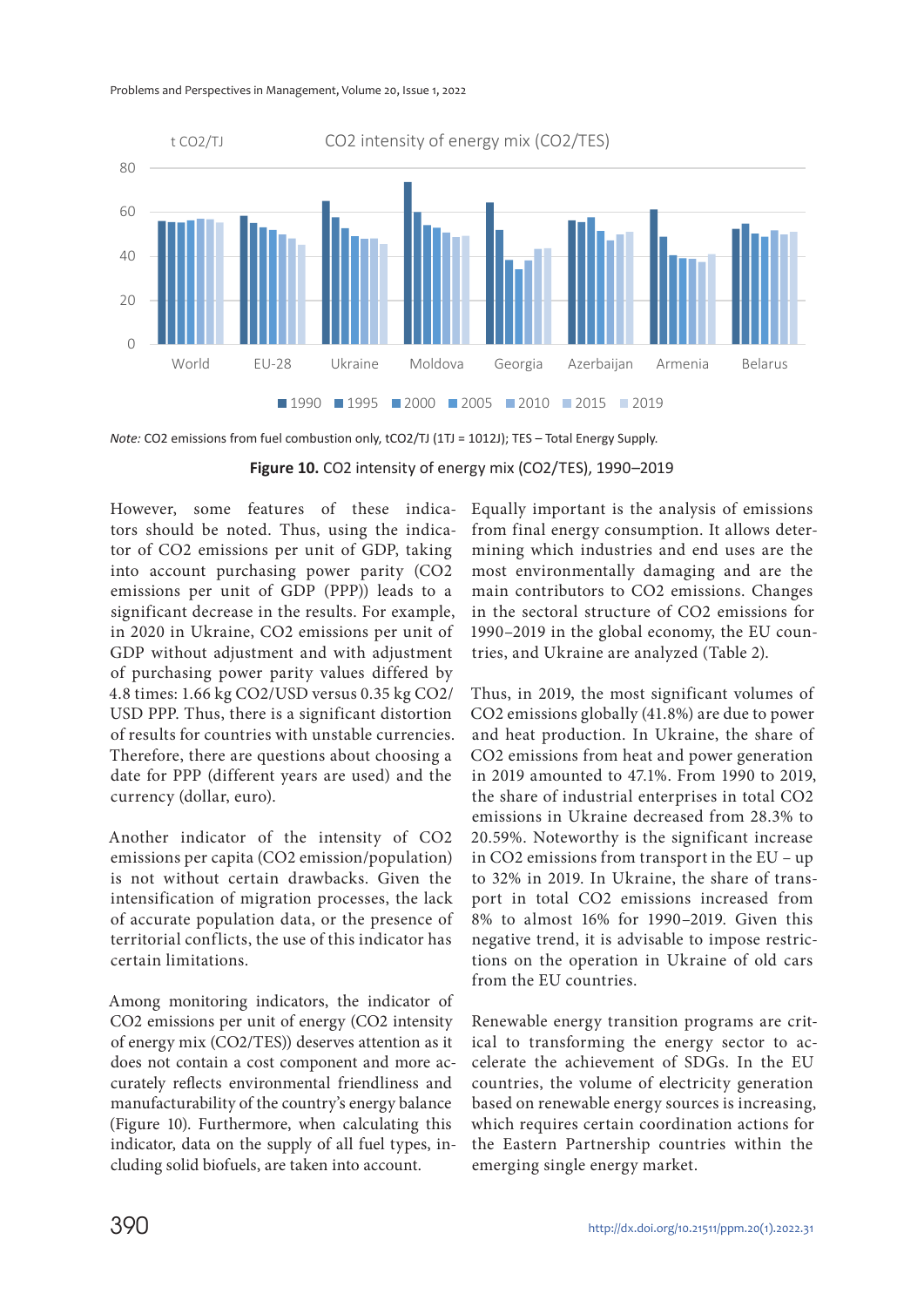Source: Calculated based on IEA (2019).

|                                           | World  |        | <b>EU-28</b> |        | <b>Ukraine</b> |        |
|-------------------------------------------|--------|--------|--------------|--------|----------------|--------|
| Sector                                    | 1990   | 2019   | 1990         | 2019   | 1990           | 2019   |
| Electricity and heat producers            | 37.16  | 4184   | 38.17        | 30.77  | 48.33          | 4706   |
| Other energy industries                   | 4 7 3  | 5.04   | 4.40         | 5.48   | 3.48           | 1.76   |
| Industry                                  | 19.28  | 18.60  | 18.56        | 13.20  | 28.30          | 20.59  |
| Transport                                 | 22.48  | 24.45  | 18.84        | 31 14  | 798            | 15.88  |
| Residential                               | 893    | 5.86   | 12.33        | 12.20  | 755            | 10.00  |
| Commercial and public services            | 373    | 245    | 497          | 4 74   | N 44           | 2.35   |
| Agriculture                               | 94     | 1 71   | 199          | 2 N 7  | 319            | 2.35   |
| Fishing                                   | በ በዓ   | 0.06   | 0.10         | በ 13   | n nn           | በ በበ   |
| Final consumption not elsewhere specified | 1.66   | 0.48   | 0.65         |        | በ 73           | 0 OO   |
| Total                                     | 100.00 | 100.00 | 100.00       | 100.00 | 100.00         | 100.00 |

#### **Table 2.** CO2 emissions by sector, %

It should be noted that the national SDG7 system consists of national development targets. Thus, according to the monitoring report for 2020, the following main tasks for achieving SDG7 were identified:

- "7.1. Expand the infrastructure and modernize networks for reliable and sustainable energy supply by introducing innovative technologies.
- 7.2. Ensure diversification of the supply of primary energy resources.
- 7.3. Increase the share of renewable energy in the national energy balance, particularly by introducing additional capacities at facilities that produce energy from renewable sources.
- 7.4. Increase the energy efficiency of the economy" (UNICEF, 2020).

It should be noted that the focus of the tasks and the list of indicators for monitoring the achievement of SDG7 in Ukraine are pretty limited. This primarily concerns monitoring tasks related to energy availability, energy efficiency, and environmental impact. Given the tense situation in the Ukrainian energy sector, the study proposes to expand the list of national monitoring indicators that more fully reflect the social, economic, and environmental aspects in line with the focus on SDG7 (Table 3).

When compiling annual monitoring reports, the methodological approaches and the list of indicators should be comparable to those used in most European countries.

Based on the results of the study, the following conclusions were made, and some recommendations for policy-makers were proposed. First, in Ukraine, the assessment of SDG7 progress is based on a limited list of objectives and only seven indicators, which does not allow a comprehensive assessment of the economic, social, and environmental consequences of energy policy implementation. Therefore, the study proposes to adjust the priority of tasks and significantly expand the list of SDG7 monitoring indicators.

Second, it is highly recommended to implement indicators to monitor access to stable and reliable energy sources for both the population and real sector enterprises (business). Furthermore, it is expedient to develop threshold values for energy availability indicators to protect the most socially vulnerable groups.

Third, to assess the results aimed at improving energy efficiency, it is proposed to use indicators that characterize energy consumption per unit of value added in various sectors of the economy of Ukraine. And finally,  $CO_2/TES$  ( $CO_2$  intensity of energy mix) is a more accurate indicator for monitoring decarbonization results in countries with fragile economies. This indicator does not contain a cost component and more accurately reflects the environmental component of the SDG7 achievement.

The development of monitoring requires appropriate coordination of work related to metadata development, determination of the bodies responsible for the calculation, clarification of deadlines for data submission to the State Statistics Service of Ukraine.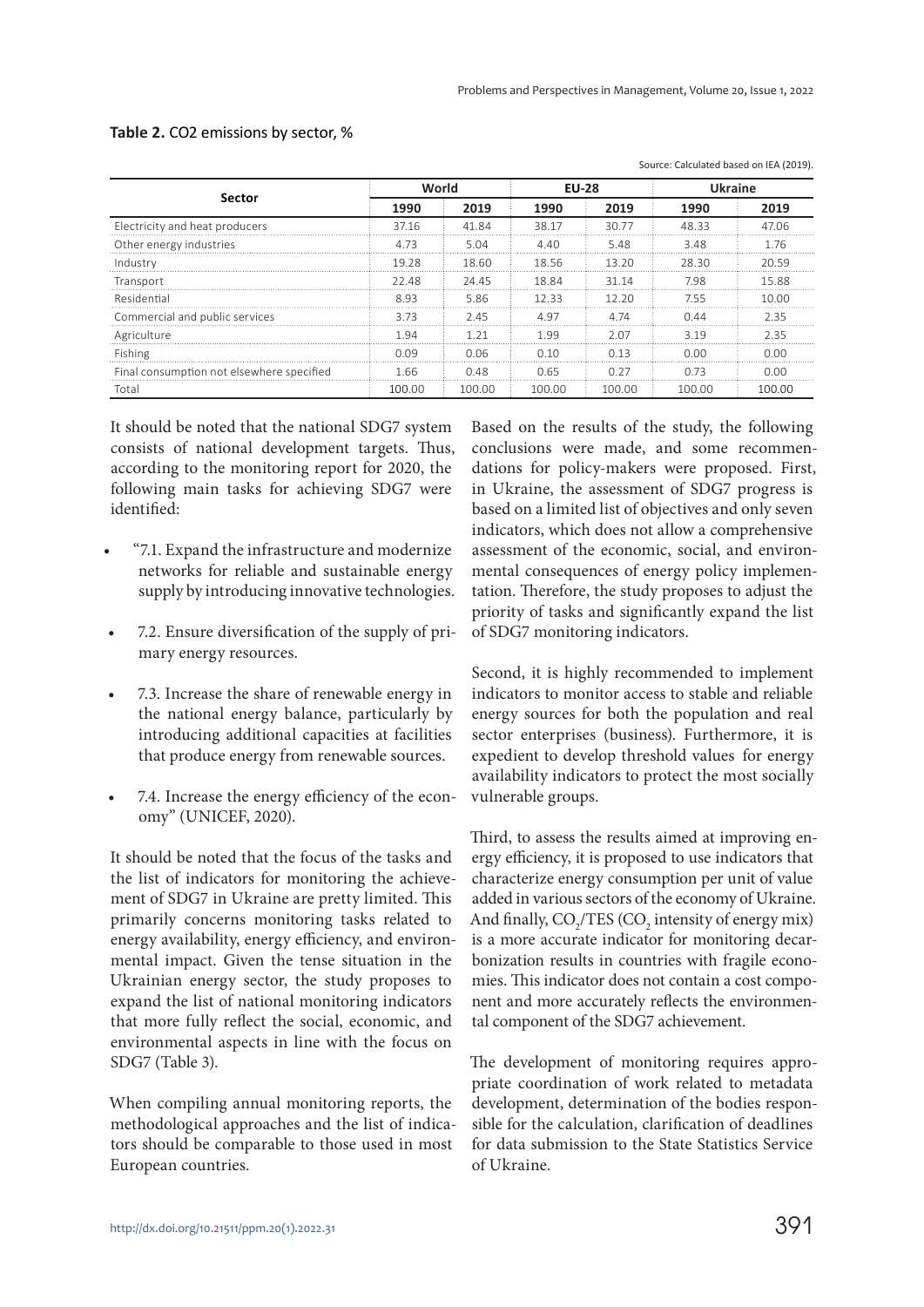### **Table 3.** Main indicators that are used and can be used in Ukraine to monitor the achievement of SDG7 "Affordable and Clean Energy"

| Source: Developed by the authors based on the IEA recommendations and the State Statistics Service of Ukraine (n.d.). |  |
|-----------------------------------------------------------------------------------------------------------------------|--|
|-----------------------------------------------------------------------------------------------------------------------|--|

| <b>Dimension</b>           | The list of monitoring indicators for SDG7 |                                                                                                                                                                                                                                                                                                               |                          |  |
|----------------------------|--------------------------------------------|---------------------------------------------------------------------------------------------------------------------------------------------------------------------------------------------------------------------------------------------------------------------------------------------------------------|--------------------------|--|
| Social<br>dimension        |                                            | <b>Affordability:</b> share of annual household income spent on electricity (and separately<br>- for poorest 20% of the population)                                                                                                                                                                           | Not used in<br>Ukraine   |  |
|                            | Equity                                     | Disparities: household energy use for each income group (quintiles)                                                                                                                                                                                                                                           |                          |  |
|                            |                                            | Access to "modern" energy: household "modern" energy use for each income<br>group                                                                                                                                                                                                                             |                          |  |
|                            | Energy<br>production                       | <b>Generation of power (7.1.1)</b> , total (including power generating companies of TPP,<br>CHPP, HPS, HAPP, NPP, Block stations, alternative energy sources (WPP, SPP, Biomass),<br>billions KWh                                                                                                             | 163.8/148.9              |  |
|                            |                                            | <b>Reserves-to-production ratio:</b> proven recoverable reserves/total energy production                                                                                                                                                                                                                      | Not used in<br>Ukraine   |  |
|                            |                                            | Resources-to-production ratio: total estimated resources/total energy production                                                                                                                                                                                                                              |                          |  |
|                            | Supply<br>efficiency                       | Efficiency of energy conversion and distribution:<br>electric power distribution losses, % (7.1.2)<br>heat losses in heat networks, % (7.1.3)                                                                                                                                                                 | 11.0/10.13<br>$- / 20.4$ |  |
|                            | Energy use                                 | Energy use per capita:<br>total primary energy supply (TPES)/total population;<br>total final consumption (TFC)/total population;<br>electricity use/total population                                                                                                                                         | Not used in<br>Ukraine   |  |
|                            |                                            | <b>Energy use per unit of GDP:</b> primary energy consumption/GDP; kg oe/USD PPP2011<br>(7.4.1)                                                                                                                                                                                                               | 0.167                    |  |
| Economic                   | Energy<br>intensities                      | Industrial sector: energy use in industrial sector/value added                                                                                                                                                                                                                                                |                          |  |
| dimension                  |                                            | Agricultural sector: energy use in agricultural sector/value added                                                                                                                                                                                                                                            |                          |  |
|                            |                                            | Service (commercial) sector: energy use in service sector/value added                                                                                                                                                                                                                                         | Not used in<br>Ukraine   |  |
|                            |                                            | <b>Transport:</b> energy use in passenger travel and freight sectors /passenger-km travel<br>and tonne-km freight                                                                                                                                                                                             |                          |  |
|                            | Energy<br>diversification                  | <b>Fuel</b> shares in energy and electricity, %                                                                                                                                                                                                                                                               | Not used in              |  |
|                            |                                            | <b>Non-carbon energy</b> share in energy and electricity, %                                                                                                                                                                                                                                                   | Ukraine                  |  |
|                            |                                            | <b>Renewable energy</b> share in total final energy consumption, % (7.3.1)                                                                                                                                                                                                                                    | 11.0/9.2                 |  |
|                            | Energy prices                              | End-use energy prices by fuel; and by sector<br>End-use energy prices by sector (with and without tax/subsidy)                                                                                                                                                                                                | not used in<br>Ukraine   |  |
|                            | Energy                                     | <b>Energy dependency:</b> maximum share of imported primary energy (excluding nuclear<br>fuel) from one country(company) in the total supply (imports), %; (7.2.1)<br>share of one supplier of the nuclear fuel market, % (7.2.2)                                                                             | 15.0<br>< 70.0 / 53.8    |  |
|                            | security                                   | Net energy import dependency: energy imports/total primary energy supply                                                                                                                                                                                                                                      | Not used in              |  |
|                            |                                            | <b>Strategic Fuel Stocks:</b> stocks of critical fuel (e.g., oil, gas)/critical fuel consumption                                                                                                                                                                                                              | Ukraine                  |  |
| Environmental<br>dimension | Climate<br>change                          | <b>GHG emissions:</b> GHG emissions from energy production and use per capita; GHG<br>emissions from energy production and use per unit of GDP.<br>Carbon Intensity: CO2 intensity of energy mix (CO2/TES);<br>CO2 emissions per unit of GDP (PPP);<br>CO2 emissions per unit of GDP; CO2 emission/population | Not used in<br>Ukraine   |  |
|                            | Forest                                     | Rate of deforestation attributed to energy use: forest area at two different times/<br>biomass utilization                                                                                                                                                                                                    | Not used in<br>Ukraine   |  |
|                            | Solid waste<br>management                  | Ratio of solid waste adequately disposed to total generated solid waste, %                                                                                                                                                                                                                                    | Not used in<br>Ukraine   |  |

Data collection for monitoring the achievement of SDG7 based on the use of the proposed extended list of indicators remains a controversial issue. Unfortunately, there may be questions about the reliability of the measurement, given the existing information base in Ukraine.

In addition, in the emerging integrated energy sector, the gradual institutional integration of Ukraine into the European Network of Transmission System Operators for Gas (ENTSO-G) and the European Network of Transmission System Operators for Electricity (ENTSO-Е), tasks in specific areas should also be harmonized.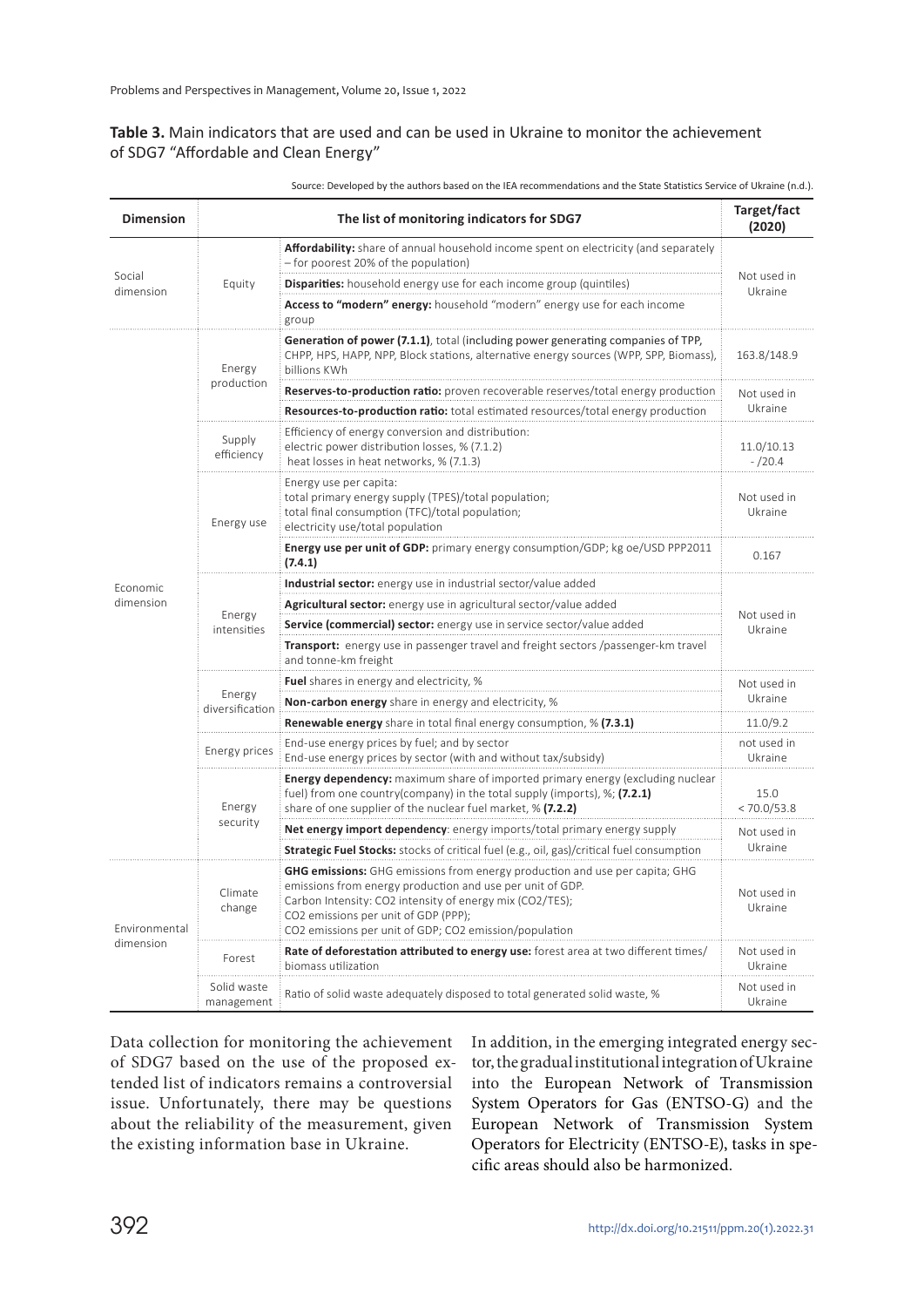### **CONCLUSION**

Given the challenging situation that has arisen in the Ukrainian energy sector, the issue of achieving SDG7 "Affordable and Clean Energy" is of paramount importance. Therefore, the tasks of forming an appropriate institutional architecture, coordination mechanisms, and building a monitoring system are being updated. Given this, prioritizing actions and expanding indicators for monitoring the achievement of SDG7 to accelerate the energy transition and reform the energy sector deserves special attention.

The methodology for monitoring actions to achieve SDG7 is based on principles and approaches that are largely comparable to the WEA methodology, which is the basis for building the World Energy Trilemma Index. However, there are some differences, including those on the list of indicators. Note that when compiling national monitoring reports, the list of targets and indicators for achieving SDG7 may differ, complicating a comparative analysis of the progress made by different countries and may affect the soundness of the results.

Ukraine remains one of the least energy-efficient countries that needs to expand the list of indicators for monitoring energy use per unit of value added in various sectors of the Ukrainian economy. It emphasizes the inadmissibility of forcibly restricting access to modern energy and recommends expanding the list of indicators and targets that characterize energy availability, especially for the most vulnerable groups. The study compares carbon intensity indicators in the EU, the Eastern Partnership countries, and Ukraine. Finally, it formulates recommendations for using these indicators in countries with fragile economies.

### **AUTHOR CONTRIBUTIONS**

Conceptualization: Svitlana Naumenkova, Volodymyr Mishchenko. Formal analysis: Svitlana Mishchenko. Investigation: Svitlana Naumenkova, Volodymyr Mishchenko, Svitlana Mishchenko. Methodology: Svitlana Naumenkova, Volodymyr Mishchenko. Project administration: Svitlana Naumenkova. Resources: Svitlana Mishchenko. Supervision: Volodymyr Mishchenko. Visualization: Svitlana Mishchenko. Writing – original draft: Svitlana Naumenkova, Volodymyr Mishchenko. Writing – review & editing: Svitlana Naumenkova, Svitlana Mishchenko.

### **REFERENCES**

- 1. Al Asbahi, A. A. M. H., Gang, F. Z., Iqbal, W., Abass, Q., Mohsin, M., & Iram, R. (2019). Novel approach of Principal Component Analysis method to assess the national energy performance via Energy Trilemma Index. Energy Reports, 5, 704-713. https://doi.org/10.1016/j. egyr.2019.06.009
- 2. Baktymbet, A., Baktymbet, S. S., Yelshibayev, R. K., Ukubassova, G. S., & Baktymbet, A. S. (2020). The Fourth Energy Transition and Development of Energy Sector in Kazakhstan. Journal of Advanced

Research in Law and Economics**,** 11(3), 735-746. https://doi. org/10.14505/jarle.v11.3(49).05

- 3. Cabinet of Ministers of Ukraine. (2017). Pro skhvalennia Enerhetychnoi stratehii Ukrainy na period do 2035 roku "Bezpeka, enerhoefektyvnist, konkurentospromozhnist" [On approval of the Energy Strategy of Ukraine for the period up to 2035 "Security, energy efficiency, competitiveness"]. (In Ukrainian). Retrieved from https://www.kmu. gov.ua/ua/npas/250250456
- 4. Council of the European Union. (2021). Fit for 55 Package. Brussels. Retrieved from https://data.consilium.europa.eu/doc/document/ ST-13977-2021-INIT/en/pdf
- 5. Demski, C., Evensen, D., Pidgeon, N., & Spence, A. (2017). Public prioritisation of energy affordability in the UK. Energy Policy, 110, 404-409. https://doi.org/10.1016/j. enpol.2017.08.044
- 6. Eceiza, J., Harreis, H., Härtl, D., & Viscardi, S. (2020). Banking imperatives for managing climate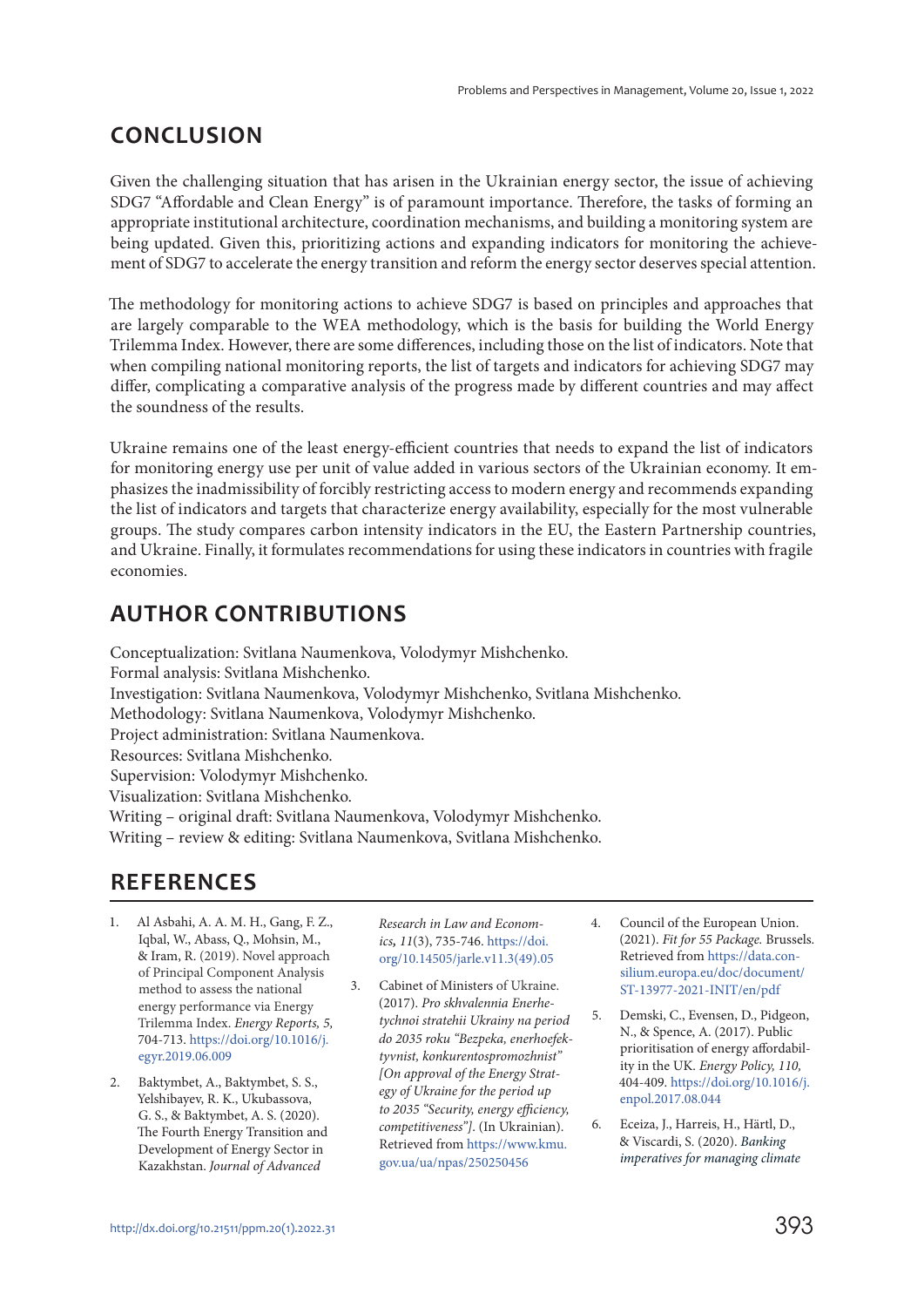risk. McKinsey & Company. Retrieved from https://www. mckinsey.com/business-functions/ risk-and-resilience/our-insights/ banking-imperatives-for-managing-climate-risk

- 7. GEA Writing Team. (2012). Global Energy Assessment – Toward a Sustainable Future. Cambridge University Press, Cambridge UK, and the International Institute for Applied Systems Analysis.
- 8. Government Portal. (2021). Uriad skhvalyv Natsionalnyi plan dii z enerhoefektyvnosti na period do 2030 roku [The government has approved the National Action Plan for Energy Efficiency until 2030]. (In Ukrainian). Retrieved from https://www.kmu.gov.ua/news/ uryad-shvaliv-nacionalnij-plandij-z-energoefektivnosti-na-period-do-2030-roku
- 9. Hoppe, T., & Miedema, M. (2020). A Governance Approach to Regional Energy Transition: Meaning, Conceptualization and Practice. Sustainability, 12(3), 915. https://doi.org/10.3390/ su12030915
- 10. IAEA. (2005). Energy Indicators for Sustainable Development: Guidelines and Methodologies **(**161 p.). Vienna: International Atomic Energy Agency.
- 11. IEA. (2019). IEA Data and Statistics. Retrieved from https://www. iea.org/data-and-statistics
- 12. IEA. (2020). Ukraine Energy Profile. Retrieved from https:// iea.blob.core.windows.net/assets/ac51678f-5069-4495-9551- 87040cb0c99d/UkraineEnergy-Profile.pdf
- 13. IRENA. (2020). Renewable energy prospects for Central and South-Eastern Europe Energy Connectivity (CESEC). International Renewable Energy Agency. Retrieved from https://www. irena.org/publications/2020/Oct/ Renewable-Energy-Prospects-for-Central-and-South-Eastern-Europe-Energy-Connectivity-CESEC
- 14. Lyndiyk, O., Kalinina, S., & Buchyk, V. (2020). The development of renewable energy in Ukraine in the context of ensuring

public employment. Polityka Energetyczna – Energy Policy Journal, 23(4), 141-154. https://doi. org/10.33223/epj/130319

- 15. Mishchenko, V., Naumenkova, S., & Mishchenko, S. (2021). Assessing the efficiency of the monetary transmission mechanism channels in Ukraine. Banks and Bank Systems, 16(3), 48-62. http://dx.doi. org/10.21511/bbs.16(3).2021.05
- 16. Naumenkova, S., Mishchenko, S., & Dorofeiev, D. (2019). Digital financial inclusion: Evidence from Ukraine. Investment Management and Financial Innovations, 16(3), 194-205. https://doi.org/10.21511/ imfi.16(3).2019.18
- 17. OECD. (2020). Monitoring of the Energy Strategy of Ukraine until 2035. Retrieved from https://www. oecd.org/eurasia/competitivenessprogramme/eastern-partners/ Monitoring-the-energy-strategy-Ukraine-2035-EN-.pdf
- 18. Polzin, F., & Sanders, M. (2020). How to finance the transition to low-carbon energy in Europe? Energy Policy, 147, 111863. https://doi.org/10.1016/j.enpol.2020.111863
- 19. Renn, O., Ulmer, F., & Deckert, A. (2020). The Role of Public Participation in Energy Transitions (235 p.). Academic Press. https://doi. org/10.1016/C2018-0-02096-4
- 20. Resniova, E., & Ponomarenko, T. (2021). Sustainable Development of the Energy Sector in a Country Deficient in Mineral Resources: The Case of the Republic of Moldova. Sustainability, 13(6), 3261. https://doi.org/10.3390/ su13063261
- 21. Salimov, S. (2018). Energy Indicators for Sustainable Development of Azerbaijan Republic – Economic Dimension. European Journal of Sustainable Development, 7(1), 236-248. https://doi.org/10.14207/ ejsd.2018.v7n1p236
- 22. Shyu, C-W. (2021). A framework for 'right to energy' to meet UN SDG7: Policy implications to meet basic human energy needs, eradicate energy poverty, enhance energy justice, and uphold energy democracy. Energy Research & Social Science, 79, 102199. https://doi. org/10.1016/j.erss.2021.102199
- 23. Song, L., Fu, Y., Zhou, P., & Lai, K. (2017). Measuring national energy performance via Energy Trilemma Index: A Stochastic Multicriteria Acceptability Analysis. Energy Economics, 66, 313-319. https://doi. org/10.1016/j.eneco.2017.07.004
- 24. Šprajc, P., Bjegović, M., & Vasić, B. (2019). Energy security in decision making and governance – Methodological analysis of energy trilemma index. Renewable and Sustainable Energy Reviews, 114, 109341. https://doi.org/10.1016/j. rser.2019.109341
- 25. State Agency on Energy Efficiency and Energy Saving of Ukraine (SAEE). (2021, January 29). Enerhoefektyvnist ta "zelena" enerhetyka – kliuch do konkurentozdatnoi ekonomiky ta enerhonezalezhnosti hromad [Energy efficiency and "green" energy – the key to a competitive economy and energy independence of communities]. (In Ukrainian). Retrieved from https://saee.gov.ua/uk/news/3661
- 26. State Statistics Service of Ukraine. (n.d.). Holovna storinka [Main Page]. (In Ukrainian). Retrieved from http://www.ukrstat.gov.ua/
- 27. Teleuyev, G. B., Kopbassarova, G. K., Chingayeva, B. K., Sherimova, N. Sh., & Tultabayev, Z. Ch. (2020). Legal Regulation of the Transition of Kazakhstan to Green Economy. Journal of Advanced Research in Law and Economics**,** 11(3), 1053-1059. https://doi. org/10.14505/jarle.v11.3(49).40
- 28. Tvaronavičienė, M., & Ślusarczyk, B. (2020). Energy Transformation towards Sustainability. Elsevier. https://doi.org/10.1016/B978-0- 12-817688-7.01001-6
- 29. UN. (2015). Paris Agreement. Retrieved from https://unfccc.int/ sites/default/files/english\_paris\_ agreement.pdf
- 30. UN. (2021). Global Roadmap for Accelerated SDG7 Action in Support of the 2030 Agenda for Sustainable Development and the Paris Agreement on Climate Change. Retrieved from https:// www.un.org/sites/un2.un.org/files/ hlde\_outcome\_-\_sdg7\_global\_ roadmap.pdf